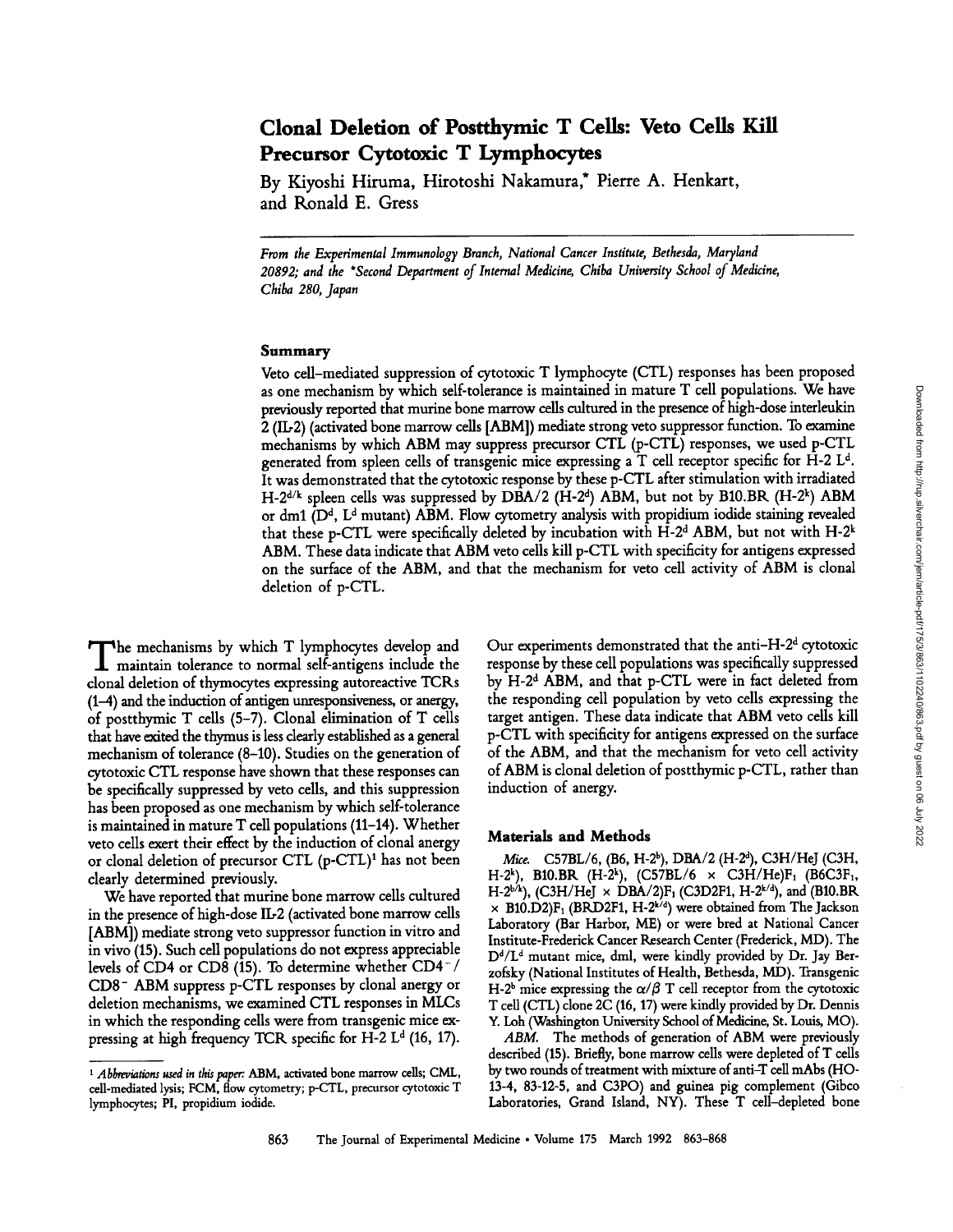marrow cells were cultured in complete medium (RPMI 1640 with 10% FCS, sodium pyruvate, nonessential amino acids, r-glutamine, 2-ME, penicillin, and streptomycin) containing 1,000 U/ml human rlL-2 (generously supplied by Cetus Corp., Emeryville, CA) for 4-10  $\overline{d}$  at 37°C in a humidified chamber containing 5%  $CO<sub>2</sub>$ . These cells were washed twice with media before further experiments.

MLC. MLC was set up using  $4 \times 10^6$  spleen cells from the indicated mice as responder cells and  $2 \times 10^6$  spleen cells from the indicated mice irradiated with 2,500 cGy as stimulator cells in 2 ml of complete media in a 24-well culture plate (Costar Data Packaging Corp., Cambridge, MA). To evaluate the veto suppressive activity of ABM cells, these cells were added to the MLC on day 2. After culture for 5 d, effector cells were harvested and tested for specific cytotoxicity.

*Cell.mediated Lysis (CML) Assay.* Allospecific cytotoxic activity of MLC was assessed by CML assay, as previously described (15). Target cells were prepared by culturing spleen cells for 2 d in the presence of 3  $\mu$ g/ml Con A and labeling with Na<sup>[51</sup>Cr]O<sub>4</sub> (Amersham Corp., Arlington Heights, IL). CML assay was performed using variable numbers of effector MLC cells and  $5 \times 10^3$  target cells in 96-well U-bottomed plates. <sup>51</sup>Cr release was measured after a 4-h incubation at 37°C. Results are expressed as a specific lysis calculated as follows: percent specific lysis =  $100 \times$  [(experimental release  $-$  spontaneous release)/(maximum release  $-$  spontaneous release)].

NK cell activity of ABM was assessed similarly by CML assay in which ABM were used as effector cells and YAC-1 cells were used as target cells in a 4-h <sup>51</sup>Cr-release assay. In addition, killing activity of ABM against the transgenic H- $2^b$  mice anti-BRD2 $F_1$ MLC was also assessed by CML assay using DBA/2 ABM and C3H ABM as effector cells, and MLC cells as target cells.

*Antigranule Antibody.* Antigranule antibody was prepared by producing rabbit antiserum against highly purified preparations of cytoplasmic granules from a rat large granular lymphocyte tumor line, as previously described (18). To evaluate the effect of antigranule antibody on veto mechanism, antigranule antibody (final concentration 1:200) was added to the MLC on day 2 of culture at the time of addition of ABM. Anti-KLH antibody was used as a control antibody.

*Evaluation of Cell Death by Flow Cytometry (FCM) with Propidium Iodide (PI)-stained Cells.* MLC was set up using  $0.4 \times 10^6$  transgenic H-2<sup>b</sup> mice spleen cells/well mixed with  $3.6 \times 10^6$  normal B6 spleen cells/well as responder cells. 2,500 cGy-irradiated  $C3D2F<sub>1</sub>$  spleen cells were used as stimulator cells. Cells were collected from the MLC on day 2, cleared of dead cells by centrifugation over lymphocyte separation media (Organon Technika, Durham, NC), and put back in culture. A portion of cells after the separation were used for flow cytometric analysis before further manipulation of cultures, then 106 ABM/well were added to the culture as indicated. The cells were collected from the MLC 24 h after addition of ABM, washed, and incubated with 1B2 for 30 min at 4°C, followed by FITC-conjugated goat anti-mouse Ig (gamma specific; Fisher Scientific Co., Pittsburgh, PA). After addition of 0.8 mg/ml of PI (Fluka Chemical Corp., Ronkonkoma, NY) as an indicator of dead cells (19), cells were analyzed using FACScan® (Becton Dickinson & Co., Mountain View, CA). Fluorescence data were collected using a logarithmic amplification on 20,000 cells after gating out cell fragments or debris smaller than dead cells stained with PI by forward light scatter intensity. These small fragments were distinguished clearly from PI-stained dead cells. Twocolor immunofluorescence data were displayed as contour diagrams in which log intensities of green (FITC) and red (PI) fluorescences

were plotted on the x-axis and y-axis, respectively. Lines used to define positive and negative cells were set against the outermost contour of staining controls in which FITC-conjugated goat anti-mouse Ig alone was used. Positive percentage shown in the boxes are values from which background (control staining) values have been subtracted (see Fig.  $4 \text{ } A$ ). Absolute cell numbers of each cell population were calculated using the positive percentages by FCM analysis and live cell number/well of the culture assessed by trypan blue exclusion.

## **Results and Discussion**

Veto Cell Activity of ABM. Recent evidence suggests that suppression of CTL responses by veto cells may play an important role not only in the maintenance of self-tolerance, but also in the negative regulation of ongoing immune responses (11-15, 20-22). Most evidence has favored induction of anergy of p-CTL as the mechanism by which veto cells suppress T cell cytotoxic responses (21). Major difficulties in investigating mechanisms of veto cell function have been the unreliable suppressor activity of veto cell populations and the low precursor frequency of responding p-CTL susceptible to veto suppression during a primary response. As reported previously (15), we and others (23) have overcome the problem of poor reliability of veto cell function by incubating bone marrow cells, which have been reported to contain veto cells  $(24)$ , with IL-2. To assess the veto activity of such ABM, C57BL/6 (B6, H-2<sup>b</sup>) ABM or C3H/He (C3H, H-2 $k$ ) ABM were added to DBA/2 (H-2 $d$ ) anti- $(C57/BL6 \times C3H/He)F_1$  (B6C3F<sub>1</sub>, H-2<sup>b/k</sup>) MLC. As shown in Fig. 1  $\dot{A}$ , the addition of B6 ABM significantly suppressed the generation of an anti-H- $2<sup>b</sup>$  cytotoxic response as compared with the response with added C3H ABM or no added ABM. Conversely, the generation of an anti- $H-2<sup>k</sup>$  cytotoxic response of the same MLC was significantly suppressed by addition of C3H ABM, but not by addition of B6 ABM or no ABM (Fig. 1 B). The use of  $F_1$  stimulator cell populations excluded as a mechanism of suppression the possibility that veto activity was mediated by elimination of the stimulator cell population by ABM. Further studies demonstrated that the MLC responder population was susceptible to veto cell suppression from 1-3 d of culture with maximal veto cell suppression observed when veto cells were added 2 d after initiating the MLC (data not shown). Therefore, ABM-mediated suppression of cytotoxic responses was characteristic of veto cell populations in that the suppressive activity was antigen specific and acted upon cytotoxic cells soon after primary stimulation. The possibility that suppression of target cell lysis in the chromium release assay was due to cold target inhibition associated with the presence of target antigen-expressing veto cells in the effector population, was eliminated by treating the effector cells with appropriate antibody and complement (15). Additional studies demonstrated that the ABM cell population, after *7-10* d of culture with added Ib2, was relatively homogeneous and expressed Thy-1 and NKI.1, but not MAC-l, CD4, CD8, or CD3. ABM cells had substantial levels of both NK cell and LAK cell activity (data not shown).

*Antigranule Antibody Inhibits Veto Cell Activity.* If clonal deletion of p-CTL is the mechanism by which veto cells sup-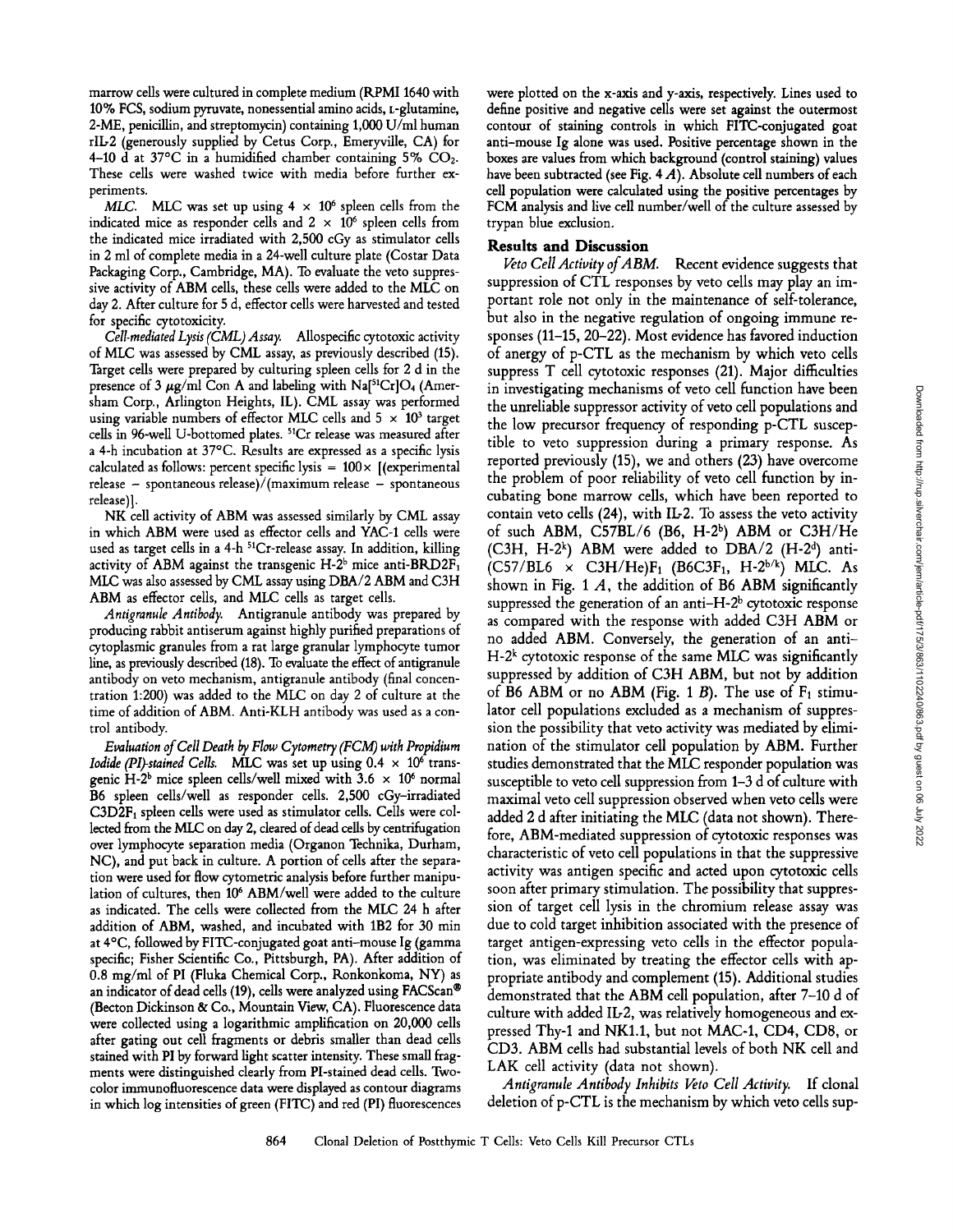

**Figure** 1. Activated bone marrow (ABM) cells suppress cytotoxic responses directed against MHC antigen expressed on their cell surface. An anti-C57BL/6 (B6, H-2b) cytotoxic response of DBA/2 (H-2d) anti-(C57BL/6  $\times$  C3H/He)F<sub>1</sub> (B6C3F<sub>1</sub>, H-2<sup>b/k</sup>) MLC was suppressed by addition of B6 ABM, but not C3H/He (C3H, H-2 $k$ ) ABM  $(A)$ . An anti-C3H cytotoxic response of the same MLC was suppressed by addition of C3H ABM, but not by B6 ABM (B).

press the generation of cytotoxic responses, then lysis of p-CTL most likely is involved. Such lysis would presumably proceed via degranulation of either the veto cell population or perhaps the p-CTL (cellular "suicide"). To assess the possibility that a granule-mediated lytic event was involved in veto cell suppression of a CTL response, the effect of neutralizing antigranule antibody (18) on veto activity was investigated. Such antigranule antibody preparations have previously been demonstrated to inhibit lysis by NK effector cells (18, 25). As shown in Fig. 2 A, antigranule antiserum, but not a control anti-KLH antiserum, inhibited B6 ABM-mediated suppression of an anti-H-2<sup>b</sup> cytotoxic response in a DBA/2 (H-2<sup>d</sup>) anti-B6  $(H-2^b)$  MLC and resulted in near complete restoration of CTL activity compared with control values (addition of antigranule antiserum alone). When C3H ABM were added to the same MLC to confirm the specificity of veto activity, no suppression of anti- $H-2<sup>b</sup>$  cytotoxic response was observed (Fig. 2 B). Preincubation of either the responder population or the ABM population with chloroquine, an inhibitor of lytic granule activity (26), demonstrated that the granule activity contributing to veto cell-mediated suppression resided in the ABM but not in the p-CTL population, and thereby indicated that a cellular suicide mediated by granules of p-CTL was unlikely (data not shown). These experiments strongly suggested that veto cell-mediated suppression of CTL responses required veto cell degranulation and that a lytic event was therefore critical to such suppression. These results would be consistent with previously reported observations correlating veto activity of cell populations with cytotoxic potential (12).

*ABM Can Lyse MLC Responder Cells.* To directly assess the possibility of clonal deletion of p-CTL by veto cells, it was necessary to circumvent the problem of inherently low



Figure 2. Antigranule antibody, but not a control anti-KLH antibody, inhibits B6 ABM-mediated suppression of an anti-H-2<sup>b</sup> cytotoxic response in DBA/2 anti-B6 MLC. Addition of antigranule antibody alone suppressed slightly the cytotoxic activity in the same MLC  $(A)$ . Anti-H-2<sup>b</sup> cytotoxic activity in the same MLC was not suppressed by addition of C3H ABM (B).

p-CTL frequency in the responder cell population of a MLC. To do this, we used as responder cells spleen cells of transgenic H-2<sup>b</sup> mice expressing the  $\alpha/\beta$  TCR from the CTL clone  $2C(16, 17)$  as a source of p-CTL. This TCR is specific for the class I MHC-encoded antigen  $L<sup>d</sup>$  and can be specifically identified by the mAb 1B2 (16). To test whether the anti- $H-2<sup>d</sup>$  response of the CTL from the transgenic mice could be suppressed by ABM, DBA/2  $(H-2<sup>d</sup>)$  ABM, B10.BR (H-2<sup>k</sup>) ABM, or dm1 (a H-2L<sup>d</sup> and  $D<sup>d</sup>$  mutant of B10.D2), ABM were added to a MLC in which the responder cells were derived from the spleen of a transgenic mouse (H- $2^b$ ) and the stimulator cells were H- $2^{d/k}$  (BRD2F<sub>1</sub>). As shown in Fig. 3 A, the addition of DBA/2 ABM significantly suppressed the generation of an anti- $H-2<sup>d</sup>$  cytotoxic response of the MLC as compared with the response with added B10.BR ABM, dml ABM, or no ABM. The assay of NK cell activity demonstrated comparable cytolytic activity of the various ABM populations (Fig. 3 B). Thus, an anti-H- $2<sup>d</sup>$  cytotoxic response generated from the transgenic H- $2<sup>b</sup>$ mice can be significantly suppressed by  $H-2<sup>d</sup>$  ABM, but not by H-2<sup>k</sup> ABM or  $D^{d}/L^{d}$  mutant ABM. Therefore, ABM can exert a veto-suppressive action on the anti-H- $2<sup>d</sup>$  CTL response generated by these transgenic responder cell populations.

Although it has been determined by functional assays that veto cells decrease the frequency of p-CTL that respond to stimulator cells in MLC (13, 14), it has been unclear whether veto cells kill p-CTL (resulting in clonal deletion), or induce antigen unresponsiveness (anergy) of this cell population, thereby rendering it incapable of differentiating into functional CTL. To assess the mechanism of veto cell suppression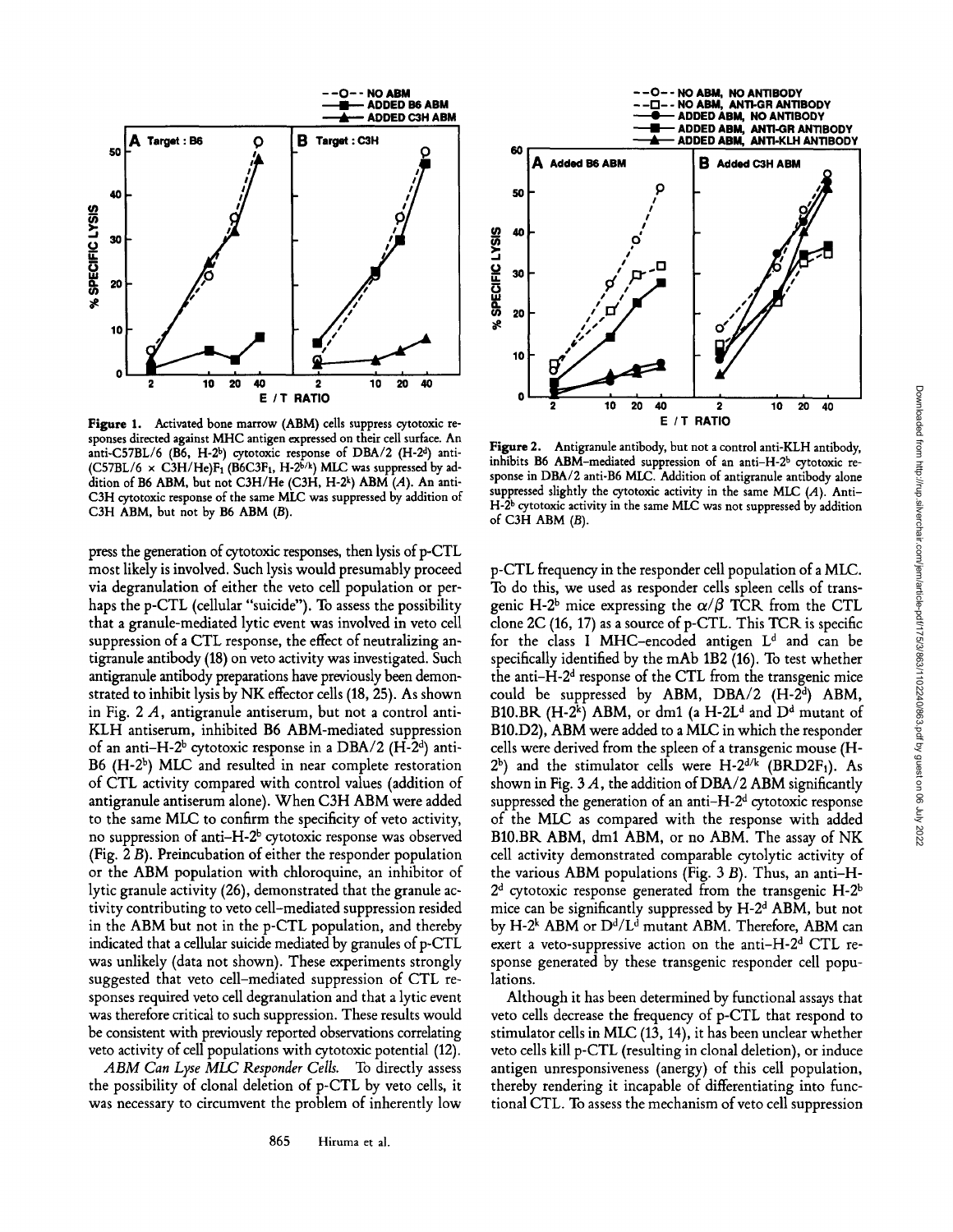

Figure 3. The anti-H-2<sup>d</sup> cytotoxic response of the transgenic H-2<sup>b</sup> mice anti-(B10.BR  $\times$  B10.D2)F<sub>1</sub> (BRD2F<sub>1</sub>,  $H-2^{k/d}$ ) MLC is suppressed by DBA/2 ABM but not by  $\widehat{B}10.BR$   $(H-2^k)$  or dm1 (H-2 D<sup>b</sup>, L<sup>d</sup> mutant) ABM  $(A)$ although each ABM population possessed comparable NK cell activity  $(B)$ . Cells of the same MLC on day 2 of culture were lysed by DBA/2 ABM, but not by C3H ABM or dml ABM (C).

of CTL responses, we first directly evaluated p-CTL lysis by ABM using a  ${}^{51}Cr$ -release assay. The transgenic H-2<sup>b</sup> mouse spleen cells were stimulated with irradiated  $BRD2F<sub>1</sub>$  spleen cells for 2 d and then used as target cells. As shown in Fig. 3 C, the responder cells from the TCR transgenic mouse anti-BRD2F<sub>1</sub> MLC were lysed by DBA/2 ABM, but not by B10.BR ABM or dml ABM, but the present specific cell lysis of the MLC was relatively low (14.9% at E/T ratio 100:1). These data suggested that ABM could kill MLC responder cells, but it remained unclear whether the degree of killing observed could account for a full suppression of the CTL response or whether the cells killed were in fact p-CTL. The use of purified T cell responder populations as target cells and of longer periods of incubation during the 51Cr-release assay failed to resolve these issues.

*ABM Veto Cells Mediate Clonal Deletion of p-CTL.* Because more than 95% of CD8-positive cells derived from these transgenic mice were  $1B2$  positive and no anti-H- $2^k$  response was generated from the TCR transgenic  $H-2^b$  mouse anti-BRD2F<sub>1</sub> MLC (data not shown), the specificity of veto activity of DBA/2 ABM versus a third-party ABM population (e.g., H-2<sup>k</sup>) could not be defined. Therefore, we used as responder populations in MLC a mixture of spleen cells from transgenic and normal B6 (H-2b) mice and H-2 $d/k$ stimulator cells to generate simultaneous anti- $H-2<sup>d</sup>$  and anti-H- $2<sup>k</sup>$  cytolytic responses in MLC to evaluate specificity of activity of the various ABM populations in the same MLC. The initial responder cell population was made up of 10% transgenic mouse spleen cells and 90% normal B6 spleen cells, and veto cell activity of  $H-2<sup>d</sup>$  ABM and  $H-2<sup>k</sup>$  ABM was assessed. The addition of DBA/2 ABM markedly suppressed the generation of an anti-H- $2<sup>d</sup>$  response, as compared with the response with added C3H ABM or no added ABM. An anti- $H-2^k$  response, generated from the same MLC, was suppressed by addition of C3H, but not *DBA/2,* ABM (data not shown). To examine whether responder p-CTL could be killed by ABM, we performed flow cytometric analysis of responder cell populations derived from the transgenic mouse using the mAb 1B2 specific for the transgene-encoded TCR, and determined changes of the T cell population expressing this receptor in the MLC after addition of ABM. In addition, we studied the cell population by staining with PI (19) as an indicator of dead cells. At 48 h of MLC and before addition of ABM, the responder population had 3.9% 1B2-positive, live cells and had 11.1% dead (PI-positive) cells. After another 24 h of culture with no ABM, the percentage of 1B2-positive live cells increased approximately fourfold with a more modest increase of dead cells (Fig. 4 A). In those MLCs to which DBA/2 ABM were added, live 1B2-expressing T cells were dramatically decreased to virtually undetectable levels (0.2%), accompanied by a substantial increase in dead cells as compared with control cultures. Addition of C3H ABM did not reduce the 1B2-positive cell population. In addition, the absolute cell number of 1B2-positive cells was also markedly reduced, and the dead cell number increased after addition of DBA/2 ABM, but not after addition of C3H ABM (Fig. 4 B). Because the cell number of 1B2-negative cells was not reduced by addition of DBA/2 ABM and the 1B2-positive cell population virtually disappeared, the increment of dead cells in the MLC in the presence of DBA/2 ABM was likely due to the death of 1B2-positive cells. Downregulation of TCR expression, rather than death of the p-CTL population, was ruled out by staining with anti-CD3 and -CD8 mAbs that demonstrated an absence of any new CD8+/ CD3- population after exposure of the MLC population to veto cells. Because antibody nonspecifically associates with dead cells, no attempt to interpret the 1B2 staining of PIpositive cells was made in the experiments shown in Fig. 4. These data demonstrate that  $H-2<sup>d</sup>$ , but not  $H-2<sup>k</sup>$ , ABM eliminate live 1B2-positive (but not 1B2-) cells from the responding population. Thus, p-CTL are clonally deleted by ABM in an antigen-specific manner. This appears mechanistically distinct from effects mediated through CD8 as an inhibitory ligand (27), in that the veto cells in the population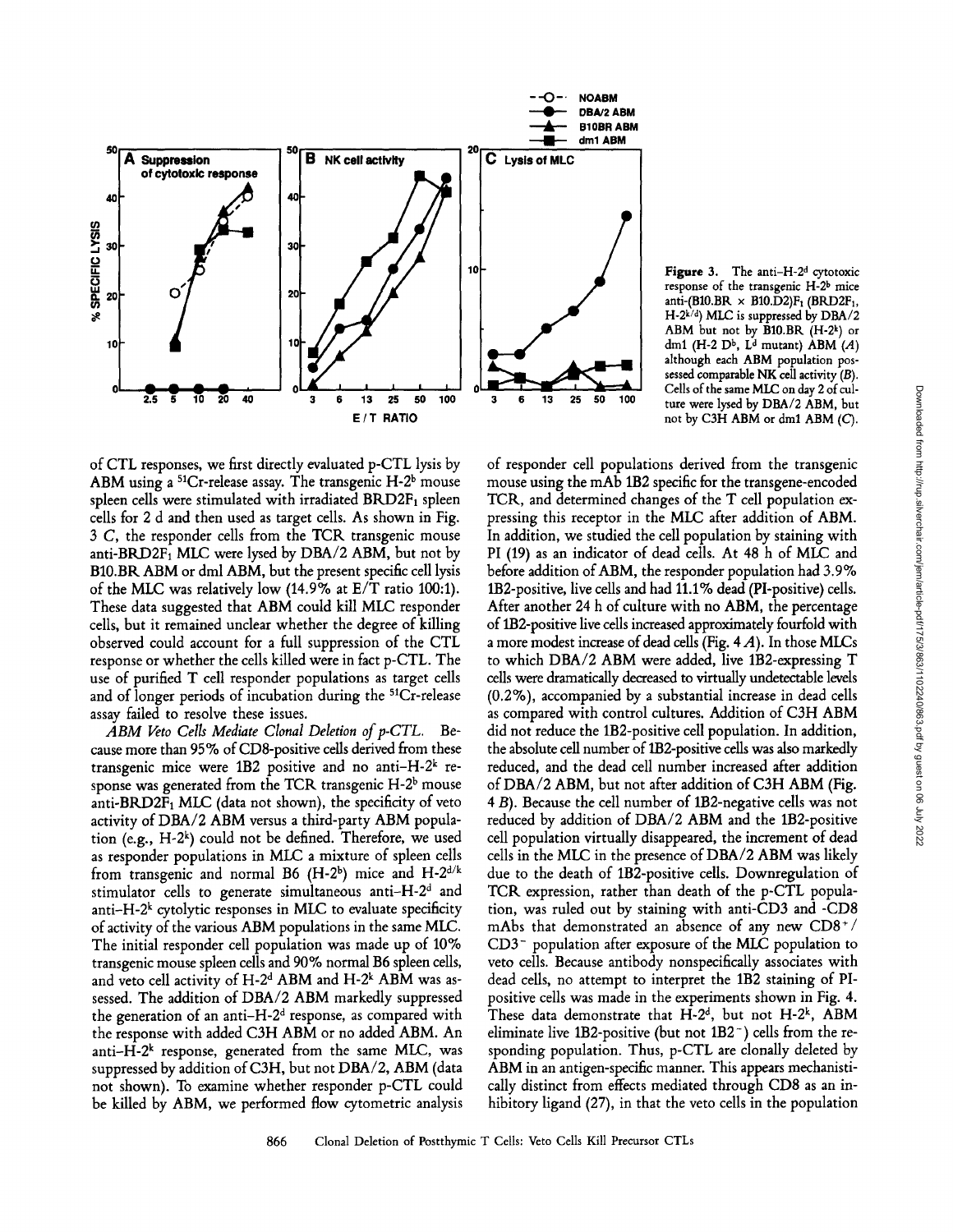

inated and Pl-stained cells increase in the transgenic H-2<sup>b</sup> mice anti-(C3H  $\times$  $DBA/2$  $F_1$  (C3D2 $F_1$ , H-2<sup>d/k</sup>) MLC 24-h after addition of DBA/2 ABM (H-2d), but not after addition of C3H  $(H-2^k)$  ABM  $(A)$ . It was confirmed that absolute cell number of 1B2 positive cells in the MLC was dramatically reduced by addition of DBA/2  $ABM(B)$ .

Figure 4. 1B2 positive cells are elim-

used in these experiments do not express CD8 by fluorescence analysis (15), and also distinct from cell death induced by signaling through the TCR and class I MHC molecules that can be mediated by antibodies of the appropriate specificity in the absence of a cytotoxic veto cell population (22).

If the mechanism of veto cell-mediated suppression of CTL responses involves degranulation of veto cells and lysis and deletion of p-CTL, as indicated in these experiments, the question of how that degranulation is triggered must be considered. This consideration must take into account the observation that p-CTL, but not mature CTL, are susceptible to veto suppression, and that veto cell populations can mediate specific suppression of cytotoxic T cell responses even to acquired antigens on the surface of veto cells (11). One possibility we would propose is that the developing p-CTL acquires the capacity to deliver an excitatory signal to the veto cell after TCR-mediated recognition of antigen expressed on the surface of the veto cell. Specifically, the veto cell stimulus would result from p-CTL degranulation of immature granules

containing limited cytolysin capable of mediating some ion (especially calcium) leakage with subsequent membrane repair by the veto cell. This ion leakage would stimulate veto cell degranulation resulting in lysis of the p-CTL, and so would be similar to "backwards" killing of cells bound to triggered cytotoxic lymphocytes (28).

Whatever the events might be that mediate triggering of ABM, the findings presented here provide clear evidence that this veto cell population mediates suppression of CTL responses by clonal deletion of p-CTL. Preliminary results of recent experiments suggest that veto cell populations in marrow not exposed to exogenous IL-2 in vitro similarly act by clonal deletion of p-CTL. These results, in combination with previous work showing antigen-specific effects of veto cell populations in vivo (15), suggest that clonal deletion of postthymic T cells by veto cells represents a mechanism of tolerance that is operative among unmanipulated cell populations in vivo.

*Received for publication 9 September 1991 and in revised form 21 November 1991.* 

867 Hiruma et al.

We thank Drs. Richard Hodes and David Cohen for review of the manuscript.

Address correspondence to Dr. Ronald E. Gress, Experimental Immunology Branch, National Cancer Institute, NIH/Bldg. 10, Room 4B17, Bethesda, MD 20892.